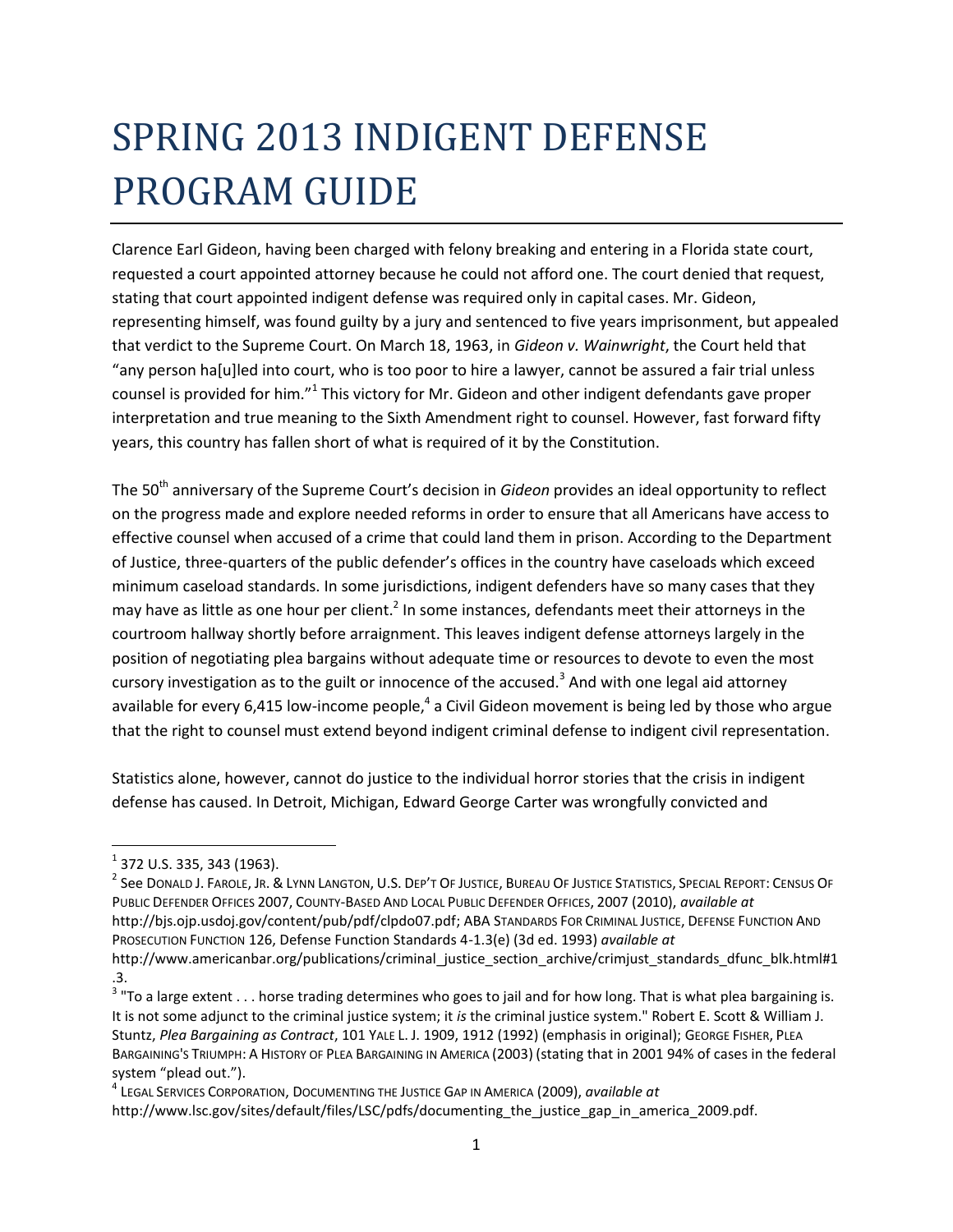incarcerated for over 35 years because of inadequate public representation. Mr. Carter's public defense attorney was not prepared to handle his complex case, as evidenced by the failure to investigate case facts, interview alibi witnesses, and introduce forensic evidence at trial that would have exonerated Mr. Carter.<sup>5</sup> In New Orleans, Willie Cheneau found himself in the middle of a fight between the Orleans Parish public defender's office and the state when the office lost funding and had to fire many of its attorneys, leaving over 500 people without legal representation. The squabble left Mr. Cheneau, charged with marijuana possession, in jail for over two months while missed trial dates, hearings, and postponements mounted. When finally appointed an attorney, Mr. Cheneau plead guilty and was released within two days.<sup>6</sup> And in New York, Kimberly Hurrell-Harring, whose boyfriend convinced her to sneak marijuana into a prison, was arrested and a jailed for three weeks. When Ms. Hurrell-Harring did get a court-appointed attorney, they met for 15 minutes before the pre-trial hearing, where she was advised to plead guilty and receive six months in prison and five months of probation. Ms. Hurrell-Harring took the plea and quickly ran into the collateral consequences of a felony plea deal; she lost her nursing license, her job, and her home. Had her attorney been able to spend more than 15 minutes with her before the sentencing hearing, perhaps the outcome for Ms. Hurrell-Harring would have been different.<sup>7</sup>

Even though recent Supreme Court decisions have protected and expanded Sixth Amendment rights, if the indigent defense status quo remains, public defenders will continue to find themselves vastly overworked and unable to provide zealous representation for their clients. With this reality in mind, and upon the 50<sup>th</sup> anniversary of *Gideon*, ACS encourages all chapters to host spring events that can highlight issues surrounding our right to counsel in criminal and civil proceedings. Some events can be simple educational discussions; for example, inviting a local public defender to speak about the indigent defense system in the local jurisdiction. Others can examine whether the right to counsel will eventually morph into a "Civil Gideon," where people will be constitutionally afforded counsel in civil matters if they cannot afford one. Several of these issues are outlined below, and ACS believes indigent defense programs provide an excellent opportunity to engage with national, state, and local officials, advocates, practitioners, and policymakers. This brief guide, along with its associated speaker list, has been designed to assist chapters in planning indigent defense programs in the spring.

## **Indigent Defense Program Ideas**

 $\overline{\phantom{a}}$ 

## **Interpreting the Sixth Amendment**

According to the text of the Sixth Amendment, "[T]he accused shall enjoy the right … to have the assistance of counsel for his defen[s]e." At first glance, this right appears limited to the English common

<sup>&</sup>lt;sup>5</sup> American Civil Liberties Union, Faces of Failing Public Defense Systems Portraits of Michigan's Constitutional Crisis (2011), *available at* [http://www.aclu.org/files/assets/MI\\_failedjustice\\_bookletsm.pdf.](http://www.aclu.org/files/assets/MI_failedjustice_bookletsm.pdf)

<sup>6</sup> Karen Houppert, *Locked Up Without a Key in New Orleans*, THE NATION, Aug. 22, 2012,

http://www.thenation.com/article/169516/locked-without-key-new-orleans.

<sup>7</sup> Deborah Hastings, *Nationwide, Public Defender Offices are in Crisis*, ASSOCIATED PRESS, Jun. 7, 2009,

http://www.realclearpolitics.com/news/ap/us\_news/2009/Jun/03/nationwide\_\_public\_defender\_offices\_are\_in [crisis.html.](http://www.realclearpolitics.com/news/ap/us_news/2009/Jun/03/nationwide__public_defender_offices_are_in_crisis.html)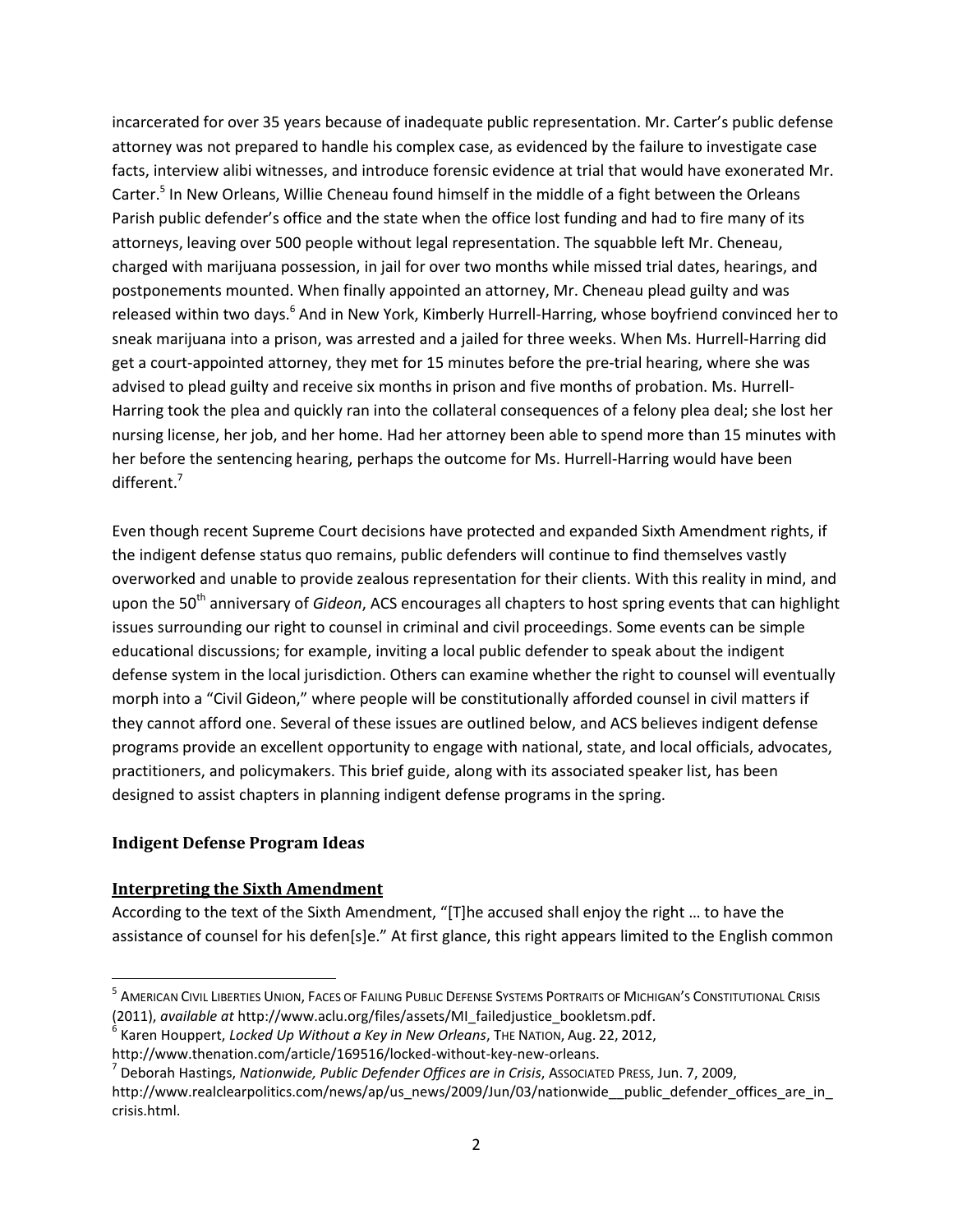law rule it was written to counteract, which denied anyone charged with a felony the right to retain counsel. The original importance of the right was to guarantee the accused the right to retain private counsel in their defense.<sup>8</sup> With this history, how did the right to counsel grow to require a lawyer for those who could not afford one in all criminal proceedings where the loss of liberty is at stake?

In interpreting the right to counsel, the watershed Warren Court<sup>9</sup> decision in *Gideon*, as well as *In re* Gault<sup>10</sup> and Argersinger v. Hamlin,<sup>11</sup> was demonstrative of a judicial approach that faithfully interpreted the Constitution. These decisions gave real effect to Sixth Amendment principles, and respected state law precedent going back to the 19th century recognizing that, "[t]he defense of the poor in [felony] cases is a duty which will at once be conceded as essential to the accused, to the court and to the public."<sup>12</sup> The Warren Court right to counsel cases illustrate an approach to constitutional interpretation founded upon an understanding of constitutional principles, principles that make the Constitution a document that remains as salient today as it was in 1787. **Program questions to consider include: Can the Constitution be faithfully interpreted as providing a right to counsel in the civil context? In the time since the Warren Court decisions, has the Court faithfully interpreted the Sixth Amendment in other right to counsel cases?** 

#### **The Indigent Defense Crisis**

There is a long list of what has led to the indigent defense crisis: inadequate funding; large caseloads; untimely case appointments; poor representation; insufficient training and supervision; unqualified experts, investigators, and interpreters; over-criminalization; and disparate systems at state and local levels.<sup>13</sup> According to the National Legal Aid & Defender Association, felony caseloads of "500, 600, 800 or more are common."<sup>14</sup> The American Bar Association advises that a full-time attorney should be assigned to no more than 150 non-capital felony defendants per year, or 400 non-traffic misdemeanor defendants, or 200 juvenile clients.<sup>15</sup> Local public defenders can provide firsthand accounts of their systems, responding to questions that include: **What is a typical public defender caseload? How much** 

 $\overline{\phantom{a}}$ 

<sup>8</sup> CONG. RESEARCH SERV., ANNOTATED CONSTITUTION ONLINE, CORNELL U. LEGAL INFORMATION INSTITUTE (2000), *available at* http://www.law.cornell.edu/anncon/html/amdt6frag7\_user.html.

 $^9$  Refers to the Supreme Court between 1953 and 1969, when Chief Justice Earl Warren was at the Court's helm.

 $10$  387 U.S. 1 (1967). This case gave juveniles in delinquency proceedings the same due process rights as adults, including the right to counsel.

 $11$  407 U.S. 25 (1972). This case afforded indigent defendants the right to counsel in any case that involved actual imprisonment, even misdemeanors.

 $12$  Webb v. Baird, 6 Ind. 13, 16 (1854).

<sup>&</sup>lt;sup>13</sup> The Constitution Project, Justice Denied: America's Continuing Neglect of Our Constitutional Right to Counsel (2009), *available at* [http://www.constitutionproject.org/pdf/139.pdf.](http://www.constitutionproject.org/pdf/139.pdf)

<sup>&</sup>lt;sup>14</sup> National Legal Aid & Defender Association, Five Problems Facing Public Defense on the 40th Anniversary of Gideon v. Wainwright, [http://www.nlada.org/Defender/Defender\\_Gideon/Defender\\_Gideon\\_5\\_Problems](http://www.nlada.org/Defender/Defender_Gideon/Defender_Gideon_5_Problems) (last visited Nov. 29, 2012).

<sup>&</sup>lt;sup>15</sup> ABA STANDING COMM'N ON LEGAL AID AND INDIGENT DEFENDANTS, TEN PRINCIPLES OF A PUBLIC DEFENSE DELIVERY SYSTEM (2002) *available at*

[http://www.americanbar.org/content/dam/aba/administrative/legal\\_aid\\_indigent\\_defendants/ls\\_sclaid\\_def\\_tenp](http://www.americanbar.org/content/dam/aba/administrative/legal_aid_indigent_defendants/ls_sclaid_def_tenprinciplesbooklet.authcheckdam.pdf) [rinciplesbooklet.authcheckdam.pdf](http://www.americanbar.org/content/dam/aba/administrative/legal_aid_indigent_defendants/ls_sclaid_def_tenprinciplesbooklet.authcheckdam.pdf)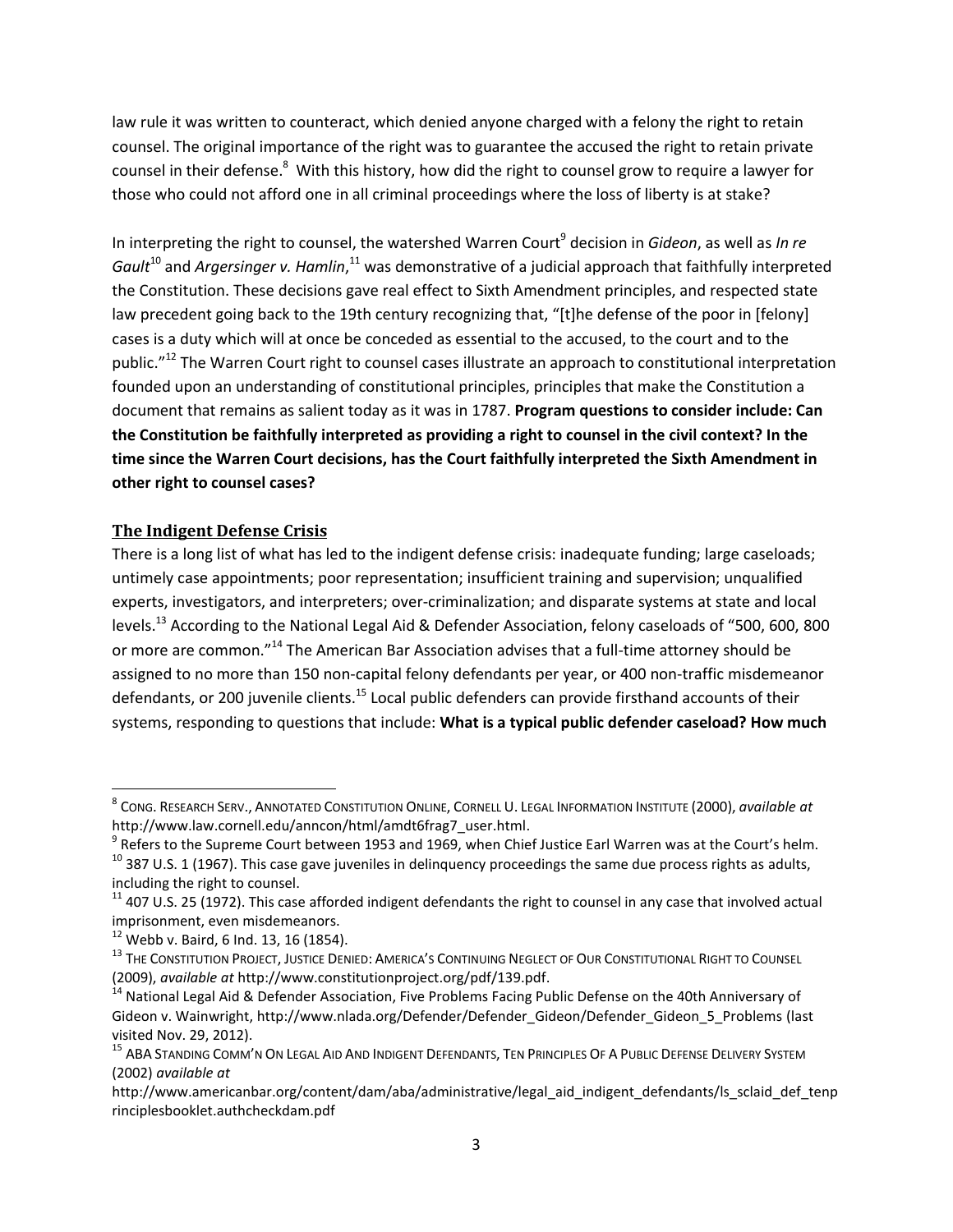# **funding and resources are available per case? How many cases in the jurisdiction result in plea bargains?**

Film screenings are another way to bring attention to the indigent defense crisis, with films like *Gideon's Trumpet* and *Gideon's Army* offering an in depth look at the weaknesses in the criminal justice system. Gideon's Trumpet is a 1980 film starring Henry Fonda as Clarence Earl Gideon and depicts the events surrounding *Gideon v. Wainwright*. *[Gideon's Army](http://www.gideonsarmythefilm.com/)*, featuring public defenders working in the Deep South, will air on HBO in the spring of 2013. Post-film group discussions can consider several questions: **Is the need for indigent defense representation more or less prescient than it was when** *Gideon* **was decided? Are there simply too many crimes, e.g., drug offenses, today for which one could potentially go to prison? What are viable indigent defense reforms?** 

For more information, see the Oyez Project's [opinion and oral argument audio](http://www.oyez.org/cases/1960-1969/1962/1962_155) for *Gideon v. Wainwright*; Inimai M. Chettiar's ACS Blog post, *[It's Not Just Prosecutorial Leverage That's Eroding our](http://www.acslaw.org/acsblog/it%E2%80%99s-not-just-prosecutorial-leverage-that%E2%80%99s-eroding-our-justice-system)  [Justice System](http://www.acslaw.org/acsblog/it%E2%80%99s-not-just-prosecutorial-leverage-that%E2%80%99s-eroding-our-justice-system)*; Laurence A. Benner's ACS Issue Brief, *[When Excessive Public Defender Workloads Violate](http://www.acslaw.org/files/BennerIB_ExcessivePD_Workloads.pdf)  [the Sixth Amendment Right to Counsel Without a Showing of Prejudice](http://www.acslaw.org/files/BennerIB_ExcessivePD_Workloads.pdf)*; and Robert Boruchowitz's ACS Issue Brief, *[Diverting and Reclassifying Misdemeanors Could Save \\$1 Billion per Year: Reducing the Need](http://www.acslaw.org/files/Boruchowitz%20-%20Misdemeanors.pdf)  [For and the Cost of Appointed Counsel](http://www.acslaw.org/files/Boruchowitz%20-%20Misdemeanors.pdf)*.

## **Right to Effective Counsel SCOTUS Review**

During the 2011-2012 Term, the Supreme Court considered a number of cases relating to indigent defense. Significantly, the Court looked at the right to counsel at the plea-bargaining stage in *Missouri v. Frye*<sup>16</sup> and *Lafler v. Cooper*. <sup>17</sup> In *Frye*, a prosecutor made a plea offer to the defendant's court appointed lawyer, who failed to communicate the offer to his client. The defendant was sentenced to three years in state prison. In *Cooper*, the prosecutor's plea deal was communicated to the defendant, but the court appointed attorney recommended that the defendant reject the deal based on a faulty legal theory. The defendant followed this advice and lost at trial, receiving a sentence nearly four times longer than if he had taken the plea deal. With counsel being deemed ineffective in both *Frye* and *Cooper*, the Court recognized that "[b]ecause ours 'is for the most part a system of pleas, not a system of trials,"<sup>18</sup> it was critical to have effective assistance of counsel at this stage of criminal proceedings.

The Court also considered right-to-counsel cases in the context of post-conviction proceedings. In Maples v. Thomas,<sup>19</sup> an Alabama death row inmate was abandoned by his attorneys during the appeals process, causing the inmate to miss an appeals deadline. The Court agreed that the attorneys abandoned their client, thereby causing an extraordinary circumstance, and created an exception to the usual rule that a counsel's mistakes in post-conviction proceedings are imputed to the client. In *Martinez v. Ryan*, <sup>20</sup> the defendant wanted to raise an ineffective assistance of counsel claim in a collateral *state*

l

<sup>&</sup>lt;sup>16</sup> 132 S. Ct. 1399 (2012).

<sup>17</sup> 132 S. Ct. 1376 (2012).

<sup>18</sup> *Id.* at 1388.

 $19$  132 S. Ct. 912 (2012).

<sup>&</sup>lt;sup>20</sup> 132 S. Ct. 1309 (2012).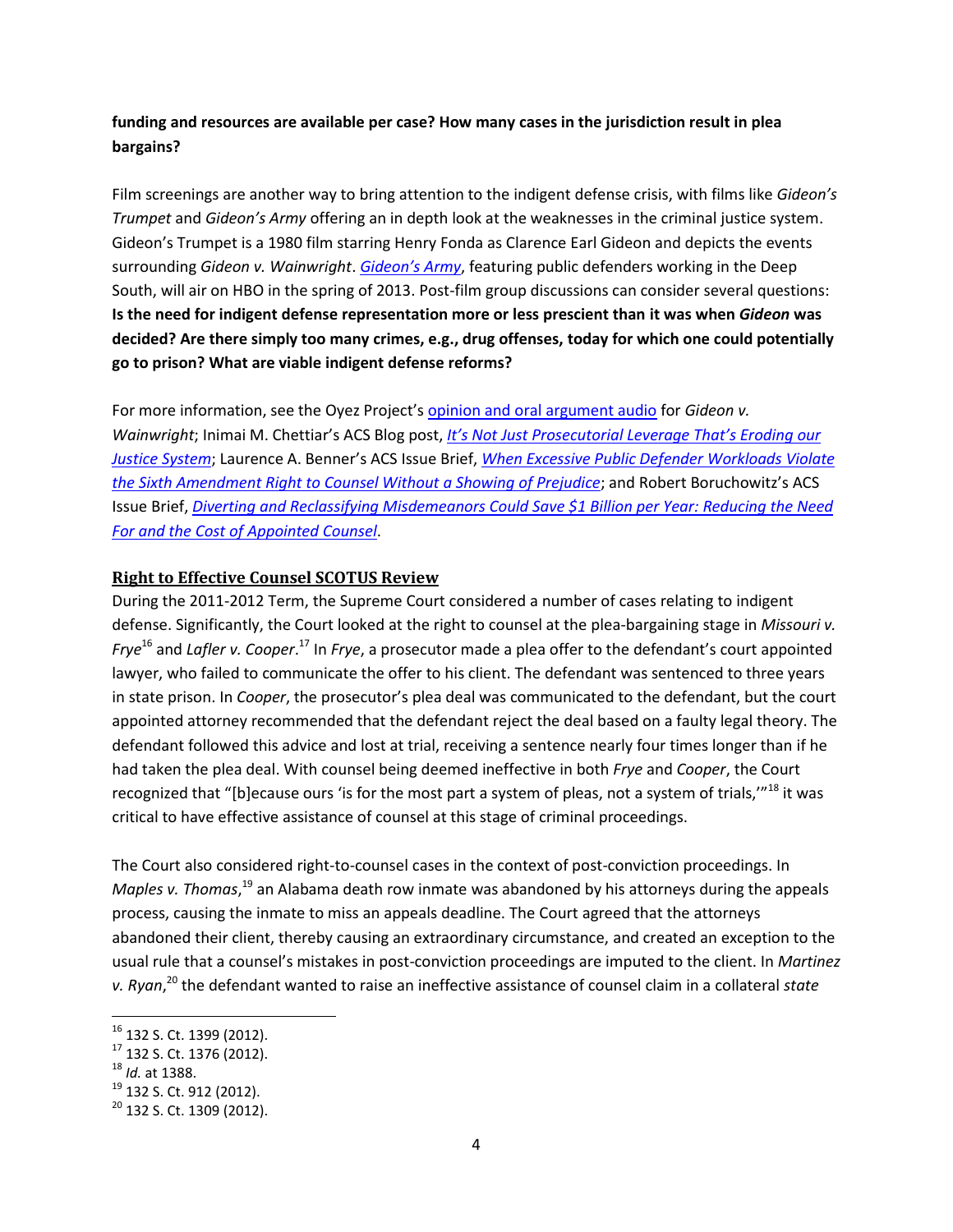post-conviction proceeding, but without his knowledge, defendant's state-assigned appellate counsel failed to do so; the defendant then sought to raise the ineffective assistance of counsel claim in a *federal* habeas petition. The Court ruled that a defendant will not be barred from seeking relief for an ineffective trial counsel for the first time in a *federal* post-conviction proceeding when certain conditions are met. One, state law must bar a defendant from raising an ineffective trial counsel claim until the initial-review collateral proceeding and two, a defendant's lack of counsel or ineffective assistance of counsel in regard to that proceeding results in a failure to raise that claim. And in *Martel v. Clair*, *<sup>21</sup>* the Court strengthened a capital defendant's ability to replace his counsel when it serves the "interests of justice." The Court's ruling will make it easier for prisoners to bring deficiencies in their appellate representation to the attention of the judges overseeing their cases and provide for more effective counsel in post-conviction relief.

There are several cases with indigent defense implications to watch this 2012-2013 Term as well. These cases include *Ryan v. Gonzales* and *Tibbals v.* Carter, in which the Court will consider questions around habeas rights for indigent death row inmates who lack the competency to assist counsel. *Boyer v. Louisiana* is another case where the Court will consider if Louisiana's failure to provide counsel to an indigent capital defendant for five years, due to Louisiana's funding crisis, denied the defendant the right to a speedy trial. Public defenders are also arguing some of the Court's more high profile criminal cases this term, like *Florida v. Jardines* and *Florida v. Harris*, where the Court is considering Fourth Amendment rights in the context of drug-sniffing police dogs.

Program questions to consider include: **Should the criminal justice system be a system of pleas rather than trials? How has plea bargaining changed post-***Lafler* **and** *Frye***? Have** *Lafler* **and** *Frye* **impacted professional standards for defense counsel? Is the defendant's burden to prove ineffective assistance of counsel during the plea bargaining stage too great? Post-***Maples v. Thomas***, what qualifies as an extraordinary circumstance in order for an inmate to get a second chance at the appeals process? In**  *Martinez v. Ryan***, the Court stopped short of declaring a constitutional right to counsel postconviction; should it have?**

For more information, see Mary Schmid Mergler and Christopher Durocher's ACS Issue Brief, *[The "Right](http://www.acslaw.org/sites/default/files/Schmid_Durocher_-_Right-to-Counsel_Term.pd)to-[Counsel" Term](http://www.acslaw.org/sites/default/files/Schmid_Durocher_-_Right-to-Counsel_Term.pd)*; Mary Schmid Mergler's ACS Blog post, *[Supreme Court Sets Critical New Precedents on](http://www.acslaw.org/acsblog/supreme-court-sets-critical-new-precedents-on-right-to-counsel;)  [Right to Counsel](http://www.acslaw.org/acsblog/supreme-court-sets-critical-new-precedents-on-right-to-counsel;)*; Brandon L. Garrett's ACS Blog post, *[State Habeas at Center Stage](http://www.acslaw.org/acsblog/state-habeas-at-center-stage)*; Nicole Flatow's ACS Blog post, *In Rejecting Ple[a Deal, Federal Judge Laments 'Pandemic' Waiver of Rights](http://www.acslaw.org/acsblog/in-rejecting-plea-deal-federal-judge-laments-%E2%80%98pandemic%E2%80%99-waiver-of-rights)*; and J. Amy Dillard's ACS Blog post, *[Justices Weigh Privacy in Police Dog Search Cases](http://www.acslaw.org/acsblog/justices-weigh-privacy-in-police-dog-search-cases)*.

#### **Intersection of Indigent Defense and Immigration**

In Padilla v. Kentucky,<sup>22</sup> the Supreme Court found that public defenders have a responsibility to advise clients on how a guilty plea will affect their immigration status. In *Padilla*, a permanent lawful resident was advised by his lawyer that he did not have to worry about deportation because he had been in the

l

 $21$  132 S. Ct. 1276 (2012).

<sup>&</sup>lt;sup>22</sup> 130 S.Ct. 1473 (2010).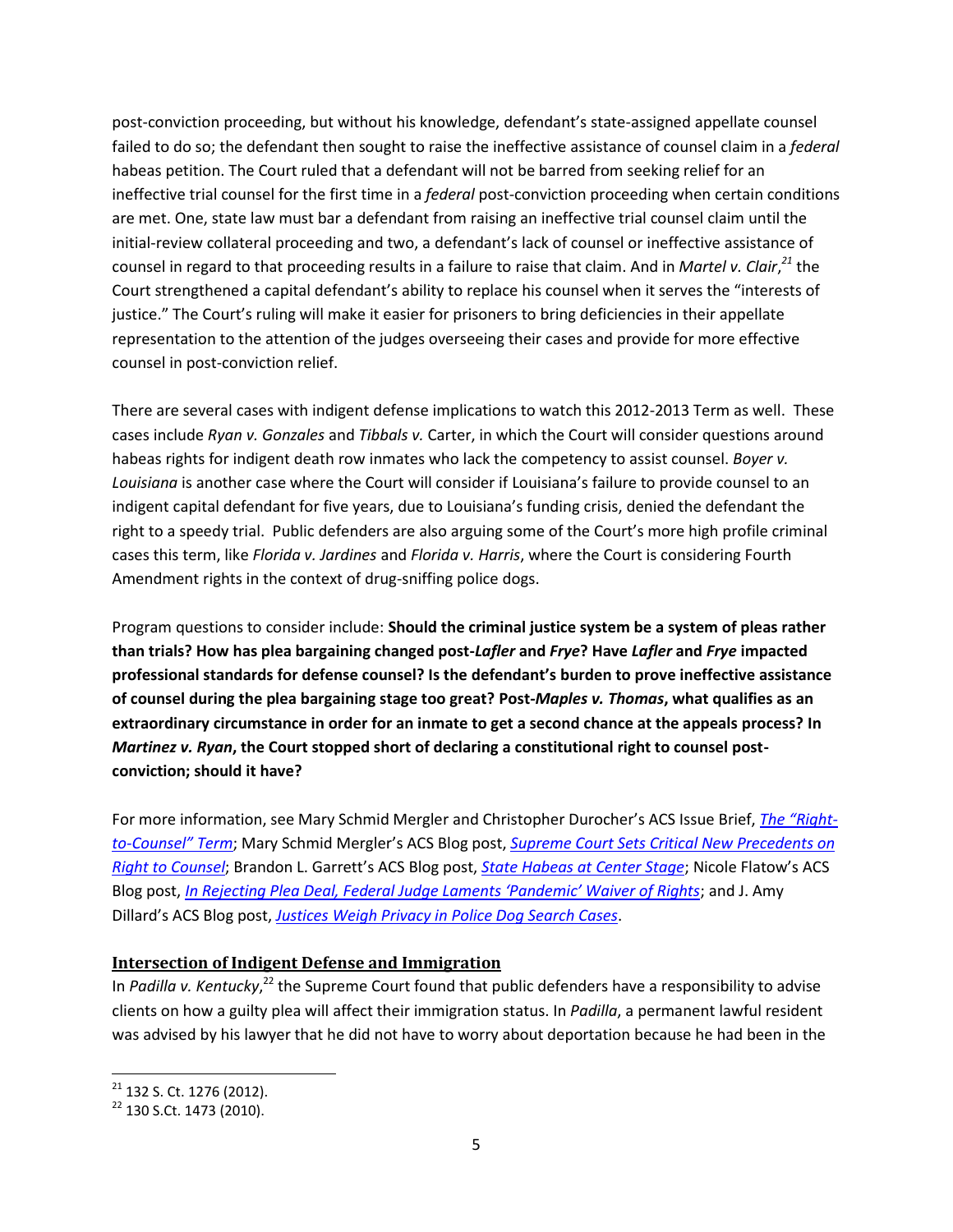country for 40 years; the client then plead guilty to a deportable offense and faced virtually mandatory deportation. The Supreme Court ruled that "when the deportation consequence is truly clear… the duty to give correct advice is equally clear."<sup>23</sup> And even where immigration law is complex, the Court ruled that, at the very least, a competent attorney has the duty to warn their client that a guilty plea could have adverse immigration consequences.

The first case to make its way through the appellate system applying the rule set forth in *Padilla* is Chaidez v. U.S.,<sup>24</sup> where a permanent lawful resident unknowingly plead guilty to a crime with deportation implications. Ms. Roselva Chaidez pled guilty to insurance fraud in 2003. Six years later, Ms. Chaidez was not only unsuccessful in her petition for citizenship because she disclosed the plea, but was placed in deportation proceedings. Ms. Chaidez sought to have her conviction vacated on grounds that her lawyer advised her to plead guilty without mentioning the immigration consequences of doing so. The Seventh Circuit held that, because *Padilla* announced a new constitutional rule, it could not be applied retroactively. The Supreme Court granted cert and oral argument took place on October 30, 2012. Program questions to consider include: **Should there be a role for the federal government to assist lawyers in providing sound advice to their clients about immigration consequences? Should all defense attorneys now be competent in immigration issues post-***Padilla***? Should** *Padilla* **be applied retroactively, particularly for individuals who committed minor offenses and have lived in the U.S. for decades?**

For more information, see Sejal Zota & John Rubin's ACS Issue Brief, *[Immigration Assistance for Indigent](http://www.acslaw.org/sites/default/files/Zota_Rubin_-_Immigration_Assistance.pdf)  [Defenders](http://www.acslaw.org/sites/default/files/Zota_Rubin_-_Immigration_Assistance.pdf)*; L. Song Richardson's ACS Blog post, *[The Argument in Padilla v. Kentucky](http://www.acslaw.org/acsblog/node/14460)*; Rebecca Sharpless' ACS Blog post, *[What Counts as a Teague 'New Rule'? Supreme Court Hears Argument About Pre](http://www.acslaw.org/acsblog/what-counts-as-a-teague-%E2%80%98new-rule%E2%80%99-supreme-court-hears-argument-about-pre-padilla-criminal-p)-Padilla [Criminal Plea Involving Defense Counsel's Failure to Warn of](http://www.acslaw.org/acsblog/what-counts-as-a-teague-%E2%80%98new-rule%E2%80%99-supreme-court-hears-argument-about-pre-padilla-criminal-p) Deportation*; and Elizabeth Wydra's ACS Blog post, *[Supreme Court Considers Important Case for Immigrants' Constitutional Rights in Rare](http://www.acslaw.org/acsblog/supreme-court-considers-important-case-for-immigrants%E2%80%99-constitutional-rights-in-rare-hearing)  [Hearing.](http://www.acslaw.org/acsblog/supreme-court-considers-important-case-for-immigrants%E2%80%99-constitutional-rights-in-rare-hearing)*

# **Indigent Defense, Death Penalty, and Wrongful Convictions**

While the benefits of having a private lawyer in criminal cases are obvious, research suggests that having one can save a defendant's life if they are facing the death penalty. Scott Phillips studied capital cases in the Houston, Texas area and found that hiring a private attorney *totally* eliminated the risk of being sentenced to death and increased one's chances of being acquitted. In fact, if you had a private attorney, your chances of the prosecutor even seeking the death penalty were just 3%.<sup>25</sup> Furthermore, the desirability of private counsel in capital cases is great given the many problems with indigent defense in such cases. The National Coalition to Abolish the Death Penalty (NADCP) finds that "bad lawyers are a persistent problem" in capital cases.<sup>26</sup> NADCP reports that the appointed attorneys are

 $\overline{a}$ <sup>23</sup> *Id.* at 1483.

 $24$  655 F.3d 684 (2011).

<sup>25</sup> Scott Phillips, ACS Issue Brief, *Hire A Lawyer, Escape the Death Penalty?* (2010),

[https://www.acslaw.org/sites/default/files/Phillips\\_Hire\\_Lawyer\\_Death\\_Penalty.pdf.](https://www.acslaw.org/sites/default/files/Phillips_Hire_Lawyer_Death_Penalty.pdf)

<sup>&</sup>lt;sup>26</sup> National Coalition to Abolish the Death Penalty, Death Penalty Overview: Ten Reasons Why Capital Punishment is Flawed Public Policy,<http://www.ncadp.org/index.cfm?content=5> (last visited Nov. 14, 2012).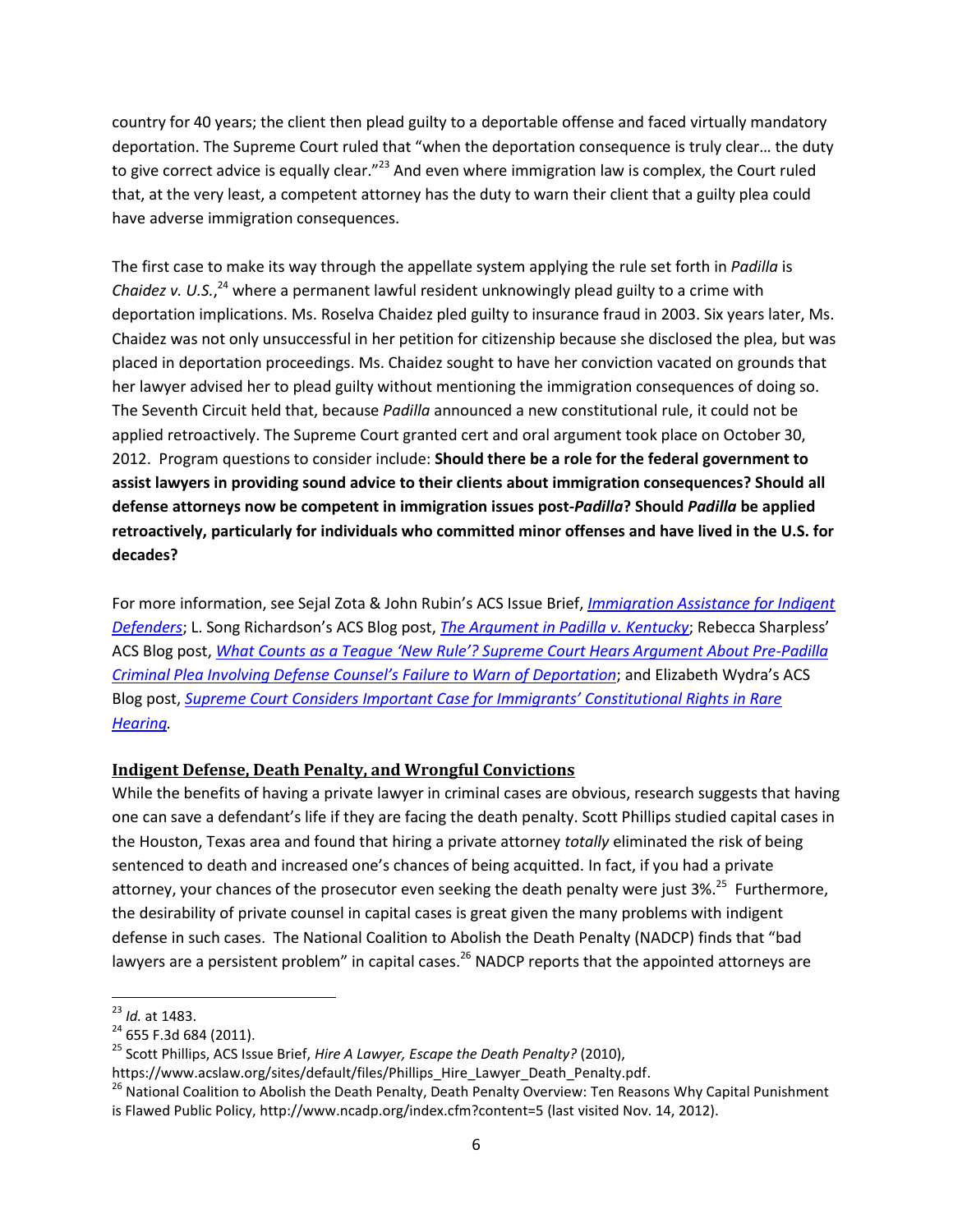overworked, underpaid, and inexperienced, and in some instances, have slept through parts of the trial or have been under the influence of alcohol at trial.<sup>27</sup>

Some capital defendants are disadvantaged not only because of the failures of our current indigent defense system, but also because of the system's treatment of mentally impaired defendants. Though the Supreme Court ruled in *Atkins v.* Virginia<sup>28</sup> that executing the mentally disabled violates the Eighth Amendment, the Court's ruling left it to the states to determine who is mentally disabled. This is how, despite the Court's decision in *Atkins*, a Virginia jury decided that Mr. Daryl Atkins's contact with his lawyers had intellectually stimulated him enough to be competent to stand trial and Mr. Atkins found himself on death row again. Fortunately, Mr. Atkins' death sentence was commuted to a life sentence in 2008.<sup>29</sup> Mentally ill death row inmates in Texas, Yokamon Hearn and Marvin Wilson, were not as fortunate. Mr. Hearn suffered from brain damage, in addition to poor representation at trial, and Mr. Wilson was below the first percentile of human intelligence; both were executed in 2012. Since *Atkins* entrusted the states with establishing appropriate competency standards, Texas was able to impose a trial competency standard that is not recognized by the American Association on Intellectual and Developmental Disabilities.<sup>30</sup>

The most unjust consequence of a defendant relying on inexperienced and overworked indigent defenders is a wrongful conviction. Professor Brandon Garrett illuminates this type of grave injustice with the case of Earl Washington, Jr., a Virginia man who was exonerated based on DNA evidence after spending nine years on death row. It is likely this ordeal could have been avoided had Mr. Washington been competently represented at trial; his trial counsel had never tried a death penalty case and at the trial, never made claims as to Mr. Washington's actual innocence or challenged Mr. Washington's confession on the basis of mental impairment.<sup>31</sup> Going beyond Mr. Washington's case, and recognizing the many factors that contribute to wrongful convictions – eyewitness misidentification, improper forensic science, false confessions, and informants<sup>32</sup> – it is, however, zealous and diligent indigent defense that can bring these issues to light and prevent wrongful convictions.

Program questions to consider include: **Should there be a national public defender system for capital cases? Should states be required to have statewide defender systems for capital cases? Are prosecutors less willing to take capital cases to trial if they know they will be litigating against** 

 $\overline{\phantom{a}}$ <sup>27</sup> *Id.*

<sup>28</sup> 536 U.S. 304 (2002).

<sup>29</sup> Adam Liptak, *Lawyer Reveals Secret, Toppling Death Sentence*, N.Y. TIMES, Jan. 19, 2008, [http://www.nytimes.com/2008/01/19/us/19death.html?\\_r=2&oref=slogin&.](http://www.nytimes.com/2008/01/19/us/19death.html?_r=2&oref=slogin&) 

<sup>30</sup> Jeremy Leaming, *Texas Messes with Court Precedent, Prepares to Execute Another Mentally Disabled Person*, ACS BLOG, Aug. 2, 2012, [http://www.acslaw.org/acsblog/texas-messes-with-court-precedent-prepares-to-execute](http://www.acslaw.org/acsblog/texas-messes-with-court-precedent-prepares-to-execute-another-mentally-disabled-person)[another-mentally-disabled-person.](http://www.acslaw.org/acsblog/texas-messes-with-court-precedent-prepares-to-execute-another-mentally-disabled-person)

<sup>31</sup> Brandon L. Garrett, *Why We Convict the Innocent*, ACS BLOG, Mar. 31, 2011,

[http://www.acslaw.org/acsblog/why-we-convict-the-innocent.](http://www.acslaw.org/acsblog/why-we-convict-the-innocent)

<sup>&</sup>lt;sup>32</sup> Innocence Project, Facts on Post-Conviction DNA Exonerations,

[http://www.innocenceproject.org/Content/Facts\\_on\\_PostConviction\\_DNA\\_Exonerations.php](http://www.innocenceproject.org/Content/Facts_on_PostConviction_DNA_Exonerations.php) (last visited Nov. 14, 2012).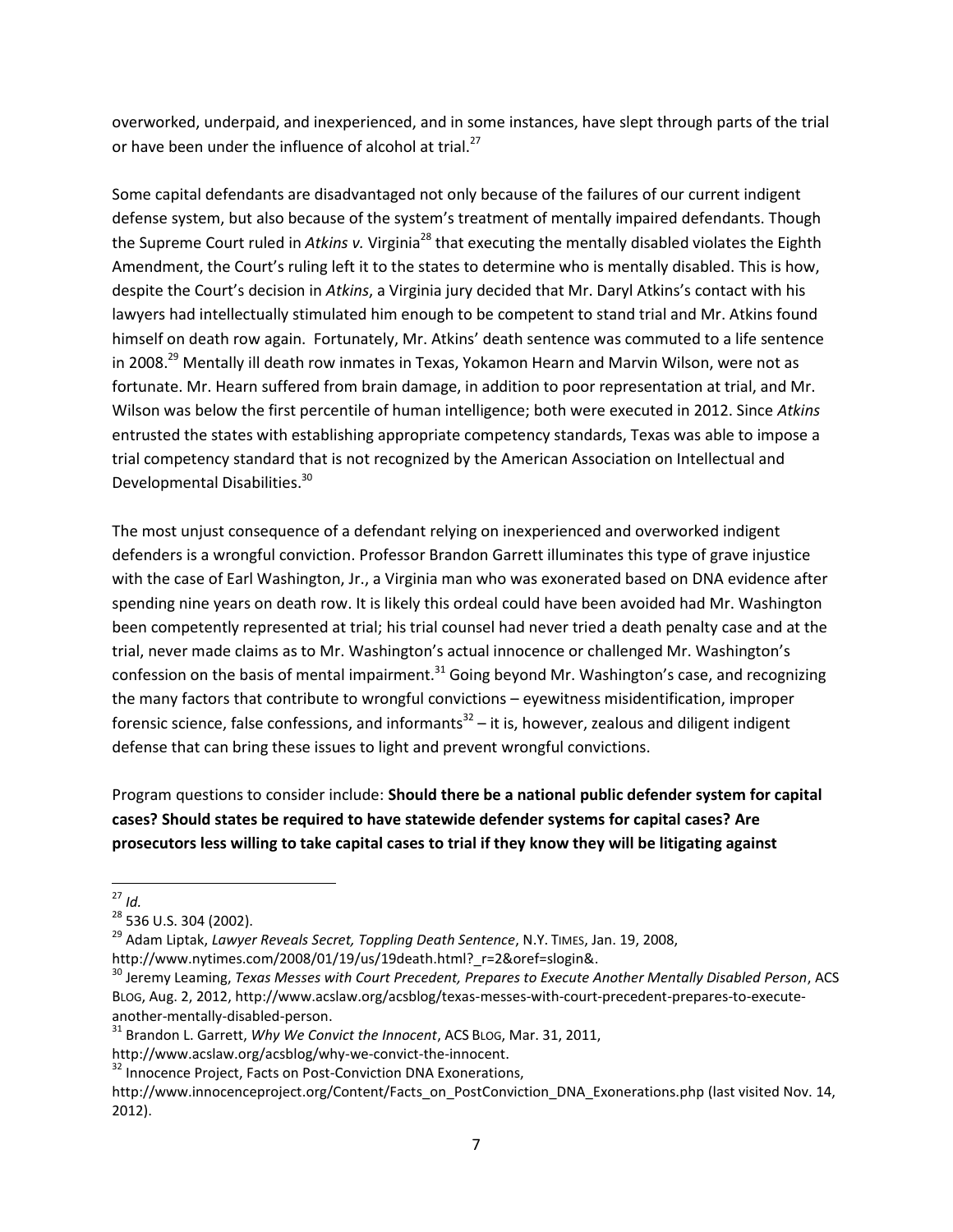**experienced private attorneys? How do wrongful convictions demonstrate flawed indigent defense systems, particularly in capital cases? What can be done to ensure that criminal justice system errors are revealed at the trial stage rather than when a defendant has spent years in prison? Should the Supreme Court impose a national standard to determine who is mentally competent to stand trial in capital cases?**

For more information, see Scott Phillips' ACS Issue Brief, *[Hire A Lawyer, Escape the Death Penalty?](https://www.acslaw.org/sites/default/files/Phillips_Hire_Lawyer_Death_Penalty.pdf)*; Jeremy Leaming's ACS Blog post, *[Texas Messes with Court Precedent, Prepares to Execute Another](http://www.acslaw.org/acsblog/texas-messes-with-court-precedent-prepares-to-execute-another-mentally-disabled-person)  [Mentally Disabled Person](http://www.acslaw.org/acsblog/texas-messes-with-court-precedent-prepares-to-execute-another-mentally-disabled-person)*; Jeremy Leaming's ACS Blog post, *[Human Rights Law Review Reveals Troubling](http://www.acslaw.org/acsblog/human-rights-law-review-reveals-troubling-picture-of-wrongful-execution)  [Picture of Wrongful Execution](http://www.acslaw.org/acsblog/human-rights-law-review-reveals-troubling-picture-of-wrongful-execution)*; Brandon L. Garrett's ACS Blog post, *[Why We Convict the Innocent](http://www.acslaw.org/acsblog/why-we-convict-the-innocent)*; and ACS program video, *[A Long Road to Innocence: A Screening and Dialogue Around Mississippi Innocence.](http://www.acslaw.org/news/video/a-long-road-to-innocence-a-screening-and-dialogue-around-mississippi-innocence)* 

#### **Indigent Defense Reform**

 $\overline{\phantom{a}}$ 

Reponses to the indigent defense crisis within the last couple of years have taken many forms; some efforts are an attempt to comprehensively reform the system, while others are necessary just to keep the system from imploding. The New Orleans Parish Defenders Office responded to a lack of funding by appointing private attorneys, but many were not paid for their services and others had to withdraw from their appointed cases because of inexperience. With this response to the lack of indigent defense funding proving disastrous, and many criminal defendants languishing in prison, the Louisiana legislature voted to increase the traffic ticket penalties that the Parish Defenders Office relies on for funding.<sup>33</sup> Even though there are now fewer defendants sitting in jail waiting for a public defender, the office is still critically dependent on people paying their traffic tickets to get funding. And in Maryland, to avoid a \$23 million dollar price tag, the legislature there reduced the number of crimes that carry incarceration sentences and therefor require the appointment of counsel. The Maryland Supreme Court had recently held that indigent defendants have the right to an attorney before having their bail set by the court, which had the Maryland legislature not acted, was sure to burden the state's indigent defense system.<sup>34</sup>

Some states are pursuing more drastic indigent defense reforms. Last year, Alabama created a statewide indigent defense system. In addition to centralizing right to counsel services, standards will be promulgated and staffing in public defender offices will be increased.<sup>35</sup> And recently, the Michigan House of Representatives approved a bill to create the Michigan Indigent Defense Commission, also moving Michigan closer to the state-wide system used by most states. As was the case in Alabama,

<sup>&</sup>lt;sup>33</sup> John Simerman, *New Orleans Public Defender's Office to Restore Services*, TIMES-PICAYUNE, June 26, 2012, [http://www.nola.com/crime/index.ssf/2012/06/new\\_orleans\\_public\\_defenders\\_o\\_1.html.](http://www.nola.com/crime/index.ssf/2012/06/new_orleans_public_defenders_o_1.html)

<sup>34</sup> Vanita Gupta & Steve Hanlon, *Hitting Two Birds with One Stone: Strategies for Addressing the Indigent Defense Crisis and Overincarceration*, Sept. 4, 2012, [http://www.acslaw.org/acsblog/hitting-two-birds-with-one-stone](http://www.acslaw.org/acsblog/hitting-two-birds-with-one-stone-strategies-for-addressing-the-indigent-defense-crisis-and-o)[strategies-for-addressing-the-indigent-defense-crisis-and-o.](http://www.acslaw.org/acsblog/hitting-two-birds-with-one-stone-strategies-for-addressing-the-indigent-defense-crisis-and-o)

<sup>&</sup>lt;sup>35</sup> David Carroll, Gideon Alert: Alabama Creates Statewide Indigent Defense System, National Legal Aid and Defender Association, June 9, 2011, [http://www.nlada.net/jseri/blog/gideon-alert-alabama-creates-statewide](http://www.nlada.net/jseri/blog/gideon-alert-alabama-creates-statewide-indigent-defense-system)[indigent-defense-system.](http://www.nlada.net/jseri/blog/gideon-alert-alabama-creates-statewide-indigent-defense-system)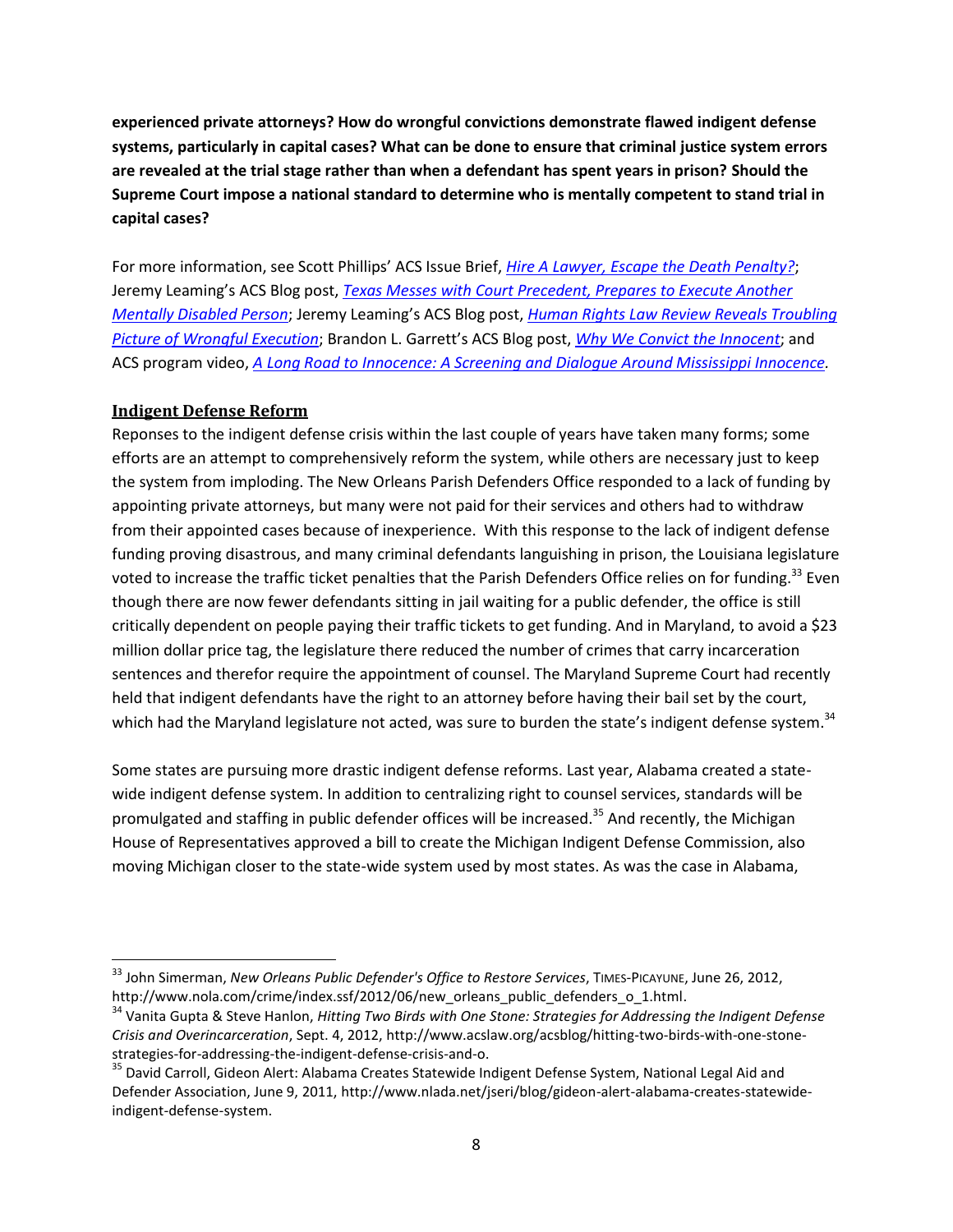Michigan's current decentralized approach to providing counsel to those who cannot afford it has been deemed inadequate.<sup>36</sup>

Program questions to consider include: **What other indigent defense reforms should be considered; e.g. requiring all members of the bar to take pro bono criminal cases? Will reforms like those in Maryland that eliminate jail time for certain offenses result in needless criminal convictions because attorneys are no longer needed? Should all states have state-wide indigent defense systems? Should all defender systems follow the best practices established by the American Bar Association in its Ten Principles of a Public Defense Delivery System?** 

For more information, see Vanita Gupta and Steve Hanlon's ACS Blog post, *[Hitting Two Birds with One](http://www.acslaw.org/acsblog/hitting-two-birds-with-one-stone-strategies-for-addressing-the-indigent-defense-crisis-and-o)  [Stone: Strategies for Addressing the Indigent Defense Crisis and Overincarceration](http://www.acslaw.org/acsblog/hitting-two-birds-with-one-stone-strategies-for-addressing-the-indigent-defense-crisis-and-o)*; Jeremy Leaming's ACS Blog post, *[With No Legal Representation Inmates Face Uphill Struggle to Challenge Conviction](http://www.acslaw.org/acsblog/with-no-legal-representation-inmates-face-uphill-struggle-to-challenge-convictions)*; Inimai M. Chettiar's ACS Blog post, *[It's Not Just Prosecutorial Leverage that's Eroding our Justice System](http://www.acslaw.org/acsblog/it%E2%80%99s-not-just-prosecutorial-leverage-that%E2%80%99s-eroding-our-justice-system)*; and David Carroll's ACS Blog post, *[Mich. Supreme Court Reverses Course in ACLU Class Action Indigent](http://www.acslaw.org/acsblog/mich-supreme-court-reverses-course-in-aclu-class-action-indigent-defense-lawsuit)  [Defense Lawsuit](http://www.acslaw.org/acsblog/mich-supreme-court-reverses-course-in-aclu-class-action-indigent-defense-lawsuit)*.

## **Federal Role in Indigent Defense Reform**

With many states failing at their constitutional duty to ensure that the poorest among us have a fair trial, there is a role for the federal government to play. The federal government gives states criminal justice grants, with most of the states pumping those dollars into law enforcement, prosecutorial, and court activities. But when it comes to indigent defense, a recent Government Accountability Office (GAO) study revealed that the dollars are noticeably absent. GAO estimated that states allocated seventenths of 1% of grant money to indigent defense, while 38% was allocated to prosecutors and law enforcement.<sup>37</sup>

In addition to providing comparable resources to state indigent defense systems, there are various ways the federal government could shape indigent defense reforms. For example, it could design a common template for assessing errors in local systems and serve as a clearinghouse for collecting and sharing this data, thereby setting in motion a cultural shift that motivates local systems' frontline practitioners to adopt "best practices."<sup>38</sup> Another approach the federal government could take is passing legislation that would allow federal courts to hear claims alleging that a state has systemically violated the Sixth Amendment right to counsel.<sup>39</sup> Program questions to consider include: **Should there be an obligation for the federal government to fund indigent defenders to the same extent as prosecutors? Should** 

 $\overline{\phantom{a}}$ 

<sup>36</sup> *Michigan House OK's Overhaul of Indigent Defense*, ASSOCIATED PRESS, Nov. 8, 2012,

[http://www.detroitnews.com/article/20121108/METRO/211080465.](http://www.detroitnews.com/article/20121108/METRO/211080465)

<sup>&</sup>lt;sup>37</sup> Robert M.A. Johnson, *Indigent Defense Given Short Shrift in Federal Justice Grants*, THE HILL, June 6, 2012, [http://thehill.com/blogs/congress-blog/judicial/231475-indigent-defense-given-short-shrift-in-federal-justice](http://thehill.com/blogs/congress-blog/judicial/231475-indigent-defense-given-short-shrift-in-federal-justice-grants)[grants.](http://thehill.com/blogs/congress-blog/judicial/231475-indigent-defense-given-short-shrift-in-federal-justice-grants) 

<sup>38</sup> James M. Doyle, ACS Issue Brief, *From Error Toward Quality: A Federal Role in Support of Criminal Process* (2010), [http://www.acslaw.org/files/ACS%20Issue%20Brief%20-%20Doyle%20.](http://www.acslaw.org/files/ACS%20Issue%20Brief%20-%20Doyle)

<sup>39</sup> Cara H. Drinan, ACS Issue Brief, *A Legislative Approach to Indigent Defense Reform* (2010),

[http://www.acslaw.org/files/ACS%20Issue%20Brief%20-%20Drinan%20Indigent%20Def%20Reform\\_0.pdf.](http://www.acslaw.org/files/ACS%20Issue%20Brief%20-%20Drinan%20Indigent%20Def%20Reform_0.pdf)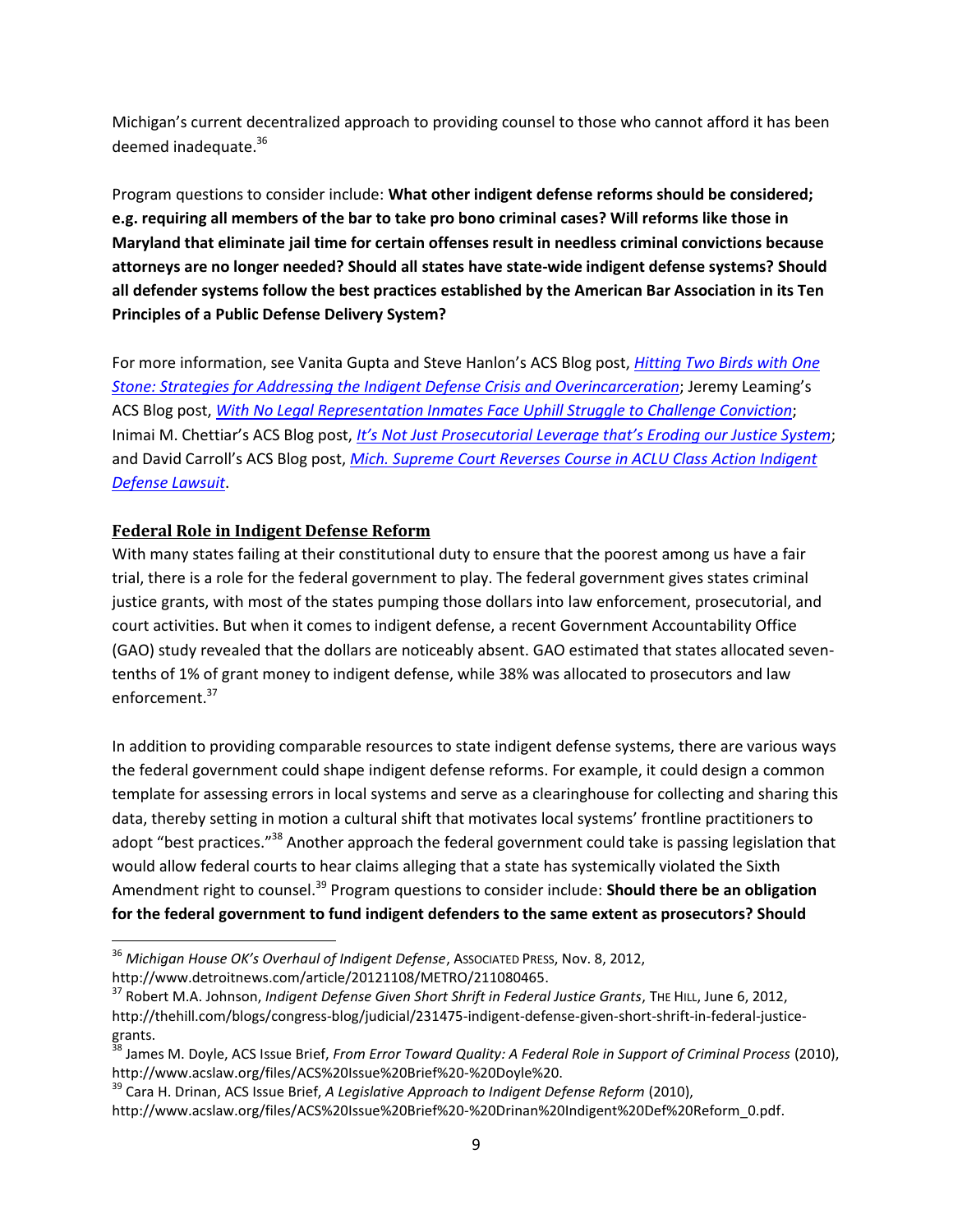# **federal courts be more readily accessible to state defendants? Is a national standards approach necessary to be successful with indigent defense reform efforts?**

For more information, see Erica J. Hashimoto's ACS Issue Brief, *[Assessing the Indigent Defense System](http://www.acslaw.org/files/Hashimoto%20Indigent%20Defense.pdf)*; Stephen B. Bright and Lauren Sudeall Lucas' ACS Issue Brief, *[Overcoming Defiance of the Constitution:](http://www.acslaw.org/files/Bright%20and%20Lucas%20-%20Right%20to%20Counsel.pdf)  [The Need for a Federal Role in Protecting the Right to Counsel in Georgia](http://www.acslaw.org/files/Bright%20and%20Lucas%20-%20Right%20to%20Counsel.pdf)*; James M. Doyle's ACS Issue Brief, *[From Error Toward Quality: A Federal Role in Support of Criminal Process](http://www.acslaw.org/files/ACS%20Issue%20Brief%20-%20Doyle%20-%20From%20Error%20Toward%20Quality.pdf)*; Cara H. Drinan's ACS Issue Brief, *[A Legislative Approach to Indigent Defense Reform](http://www.acslaw.org/files/ACS%20Issue%20Brief%20-%20Drinan%20Indigent%20Def%20Reform_0.pdf)*; and Eve Brensike Primus' ACS Issue Brief, *[Litigation Strategies for Dealing with the Indigent Defense Crisis](http://www.acslaw.org/files/Primus%20-%20Litigation%20Strategies.pdf)*.

#### **Legal Services & Civil Gideon**

Outside of the criminal context, low-income individuals need access to legal services in life changing matters such as housing evictions, financial disputes, and domestic issues. With over 46 million people living in poverty, the largest number in 52 years, access to legal services is critical.<sup>40</sup> And in the wake of this great need for legal services, the Legal Services Corporation – the single largest funder of civil legal aid – has been subjected to spending cuts. As a result, less than 20% of the need for legal services is currently being met. For every one person who receives legal services, one person is denied.<sup>41</sup>

Going a step beyond legal services, there is a movement calling for the right to counsel in civil matters, especially when basic human needs are at stake – Civil Gideon. Having recently considered the right to counsel in the civil context, however, the Supreme Court, in *Turner v. Rogers*, <sup>42</sup> held that there is no Fourteenth Amendment due process right to counsel in a civil contempt hearing that can result in incarceration. Arguably, *Turner v. Rogers* implicates the very high stakes issues that should entitle both parties to counsel – a mother seeking delinquent child support and a father facing incarceration for failure to pay child support. However, the *Turner* decision does insist that certain procedural safeguards be in place for pro se litigants facing incarceration for civil contempt.  $43$ 

Program questions to consider include: **Should there be instances, e.g. the financial crisis, where funding for legal services in that specific context is increased? Is the right to counsel in a civil context rooted in our Constitution? Should states incorporate a civil right to counsel in their constitutions? Should states follow California's Civil Gideon model and provide a right to counsel in key civil cases, like eviction and domestic abuse? Should other states follow New York's example and require all aspiring attorneys to complete 50 hours of pro bono work before they are admitted to the state bar? Should states require that all attorneys participate in Interest on Lawyers Trust Accounts (IOLTA) programs, which use the interest to provide civil legal aid to the poor?**

 $\overline{\phantom{a}}$ 

<sup>40</sup> Sabrina Tavernise*, Soaring Poverty Casts Spotlight on 'Last Decade*,*'* N.Y. TIMES, Sept. 13, 2011, [http://www.nytimes.com/2011/09/14/us/14census.html?pagewanted=all.](http://www.nytimes.com/2011/09/14/us/14census.html?pagewanted=all)

<sup>41</sup> Alan W. Houseman, *The Crisis in Civil Legal Aid*, ACS BLOG, Sept. 25, 2012, [http://www.acslaw.org/acsblog/the](http://www.acslaw.org/acsblog/the-crisis-in-civil-legal-aid)[crisis-in-civil-legal-aid.](http://www.acslaw.org/acsblog/the-crisis-in-civil-legal-aid)

 $42$  564 U.S.  $(2011)$ .

<sup>43</sup> Mark Walsh, *A Sour Note from Gideon's Trumpet*, ABA JOURNAL, Sept. 1, 2011,

http://www.abajournal.com/magazine/article/a\_sour\_note\_from\_gideons\_trumpet/.